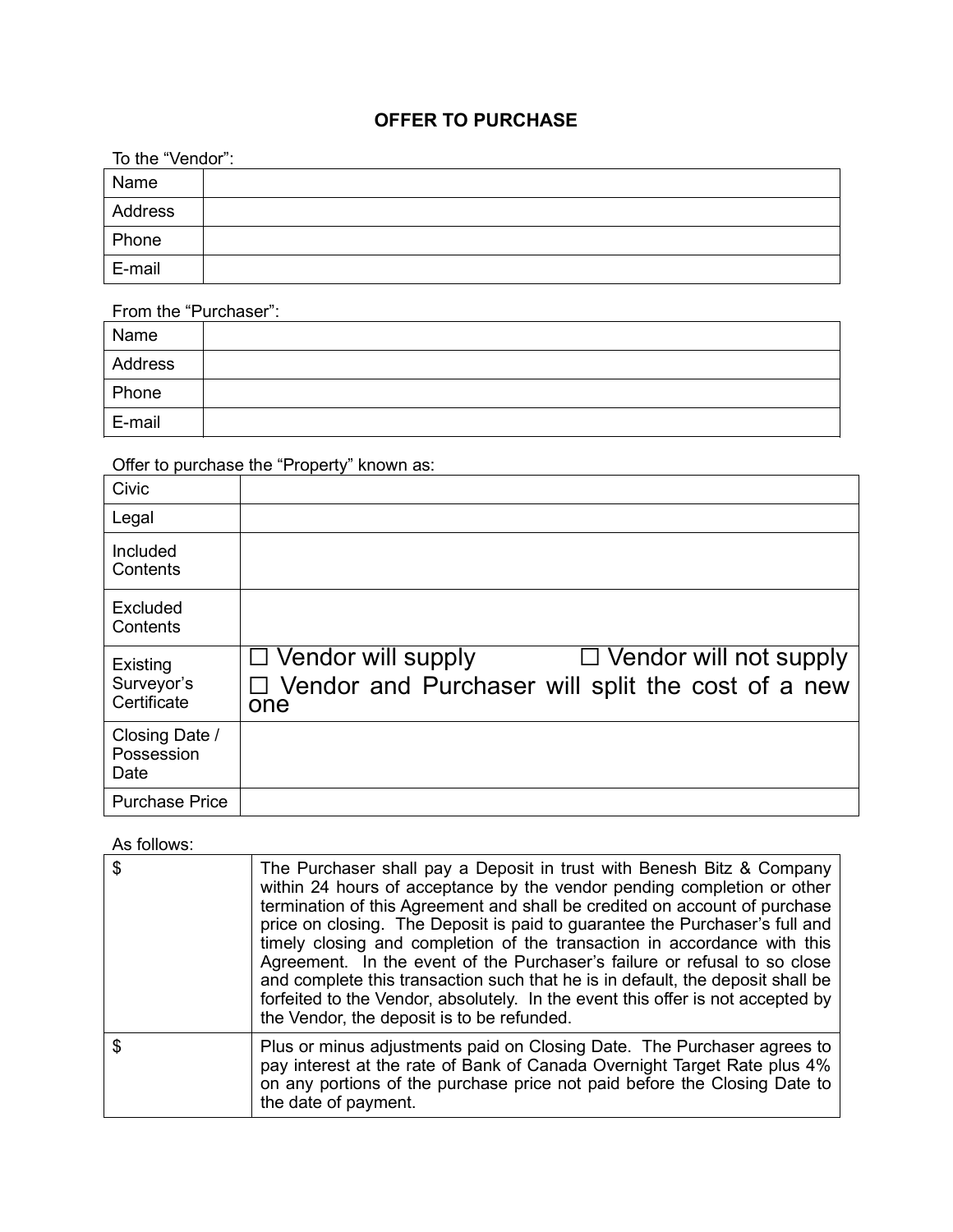## Closing Date means date of vacant possession

Adjustments for taxes and others to be at Closing Date

The Property shall be at the risk of the Vendor until Closing Date and at the risk of the Purchaser thereafter.

Each party shall pay their own lawyer. The Purchaser pays any related financing and to register the transfer.

## Warranties:

Vendor:

- Is not a non-resident of Canada within the meaning of the *Income Tax Act (Canada)*.
- Is the true beneficial owner of the Property and has the full power and right to sell and convey title to the Purchaser.
- The buildings located on the Property do not contain urea formaldehyde foam insulation or asbestos and there are no encroachments or known environmental contaminants.
- The building or building located on the Property comply with the zoning bylaws of the City of Saskatoon (if applicable)
- The property included in the purchase price shall be transferred free and clear of all encumbrances, debts or liabilities except for those assumed by the Purchaser.
- There are no other representations, warranties, guarantees, or promises other than those contained in this Offer and the Purchaser acknowledges that, except as specifically contained in this Offer, no reliance has been placed upon any representation, warranty, promise, undertaking, or statement made or given by or on behalf of the Vendor, express or implied, verbal or written, concerning the Premises in electing to proceed with the purchase thereof.

This Offer shall be irrevocable by the Purchaser until  $\_\_\_$  o'clock a.m./p.m. on the dav of , 20

, after which time, if not accepted, this Offer shall be null and void and the deposit returned to the Purchaser without interest. If accepted, this is a binding agreement. Failure or refusal on the Purchaser's part to complete the said transaction shall render the contract voidable by the Vendor, and, if voided, the deposit shall be forfeited to the Vendor.

This Offer is subject to:

• \_

.

The Purchaser obtaining on or before satisfactory mortgage financing and a home inspection report.

In the event the conditions are not met or waived, this Agreement may for any reason save the willful default of the Purchaser be cancelled, and in the event of cancellation, the deposit shall be refunded to the Purchaser and all parties are released from all obligations hereunder.

 $\_$ 

Dated this day of the state of the state of the state of the state of the state of the state of the state of the state of the state of the state of the state of the state of the state of the state of the state of the state

Purchaser –